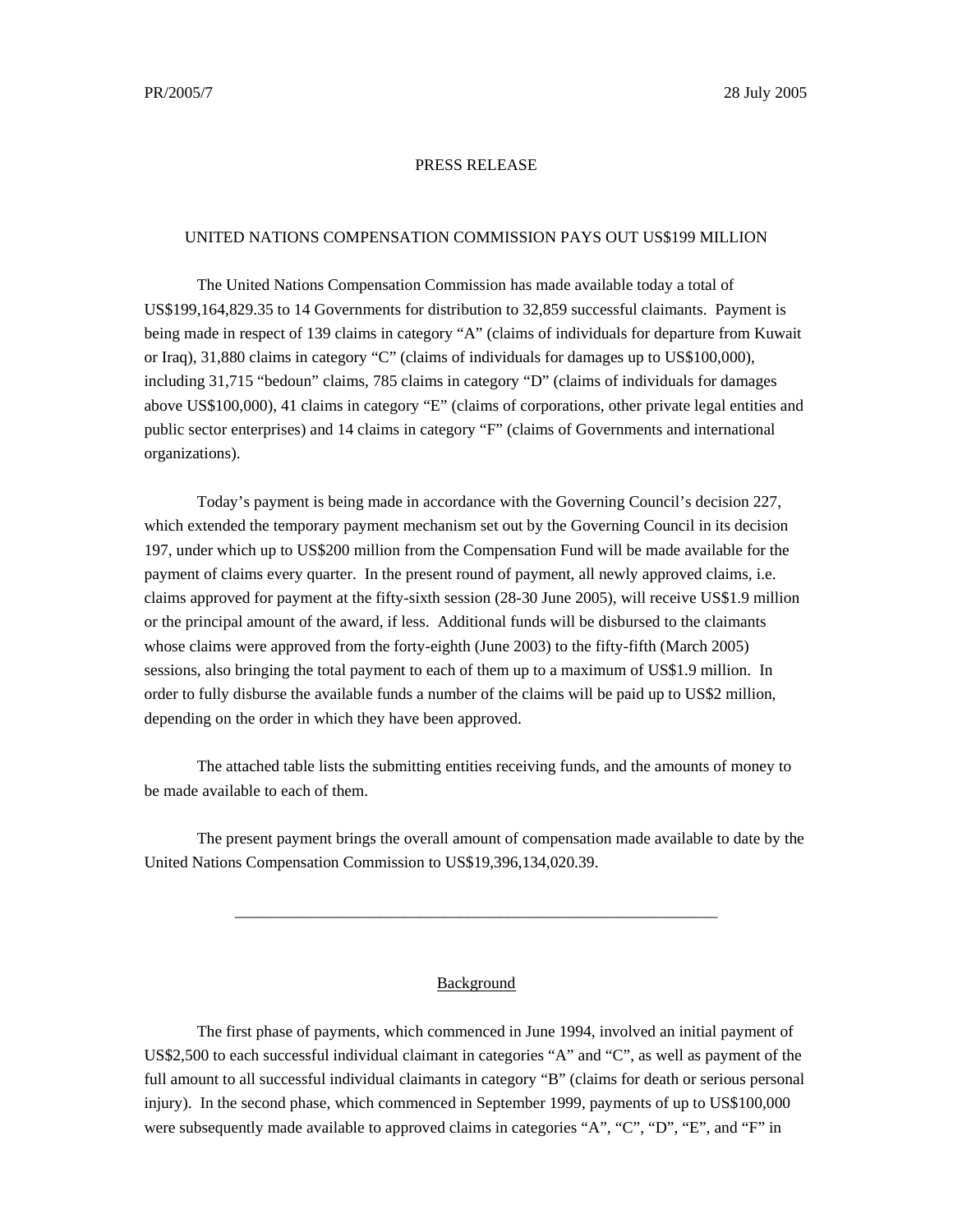two rounds comprising payment amounts of up to US\$25,000 and US\$75,000 respectively. The second phase concluded payment of the full amount to all successful claimants in categories "A" and "C", with the exception of claimants who have not yet been located and late claims that were accepted for filing by the Governing Council at a later stage. A total of US\$8,398,051,109.38 was made available to 1,503,205 claimants in all categories under the first and second phases of payments.

In the third phase of the payments mechanism, which commenced in October 2000, each successful claimant in categories "D", "E" and "F" received an initial amount of up to US\$5 million in accordance with decision 100 of the Governing Council of the United Nations Compensation Commission. Subsequent rounds of payments of up to US\$10 million were made to successful claimants in these categories of claims in the order in which they have been approved. A total of US\$9,218,549,314.24 has been made available to 7,917 claimants in categories "D", "E" and "F" under the third phase.

At the forty-eighth session (June 2003), the Governing Council adopted decision 197, establishing a temporary payment mechanism in the light of the reduction in the Compensation Fund's income, following the adoption of Security Council resolution 1483 (2003), which provides in paragraph 21 that the Fund shall receive 5 per cent of all export sales of petroleum, petroleum products, and natural gas from Iraq. Under this temporary payment mechanism, up to US\$200 million from the Compensation Fund was made available for the payment of successful claims on a quarterly basis following each session of the Governing Council (from the forty-eighth to the fifty-first sessions, inclusive). Successful claimants in all categories received an initial amount of US\$100,000 or the unpaid principal amount of the award, if less, with the disbursement of subsequent rounds of payments of US\$100,000 to successful claimants in all categories in the order in which they had been approved at the sessions described above, until the available funds for distribution had been exhausted. As noted above, this temporary mechanism was extended by the Governing Council in its decision 227 at its fifty-second session (June-July 2004).

The Governing Council monitors the distribution of payments to claimants by the relevant Governments and international organizations. Governments and international organizations are obligated to distribute funds to successful claimants expeditiously and to report to the Commission on payments made to claimants. Any funds undistributed to claimants by Governments and international organizations within twelve months of receiving payment shall be returned to the Commission. Further payments to Governments and international organizations shall be suspended where they fail to report on the distribution of funds to successful claimants or fail to return undistributed funds on time.

Further information about the Commission can be found on its website located at www.uncc.ch.

-2-